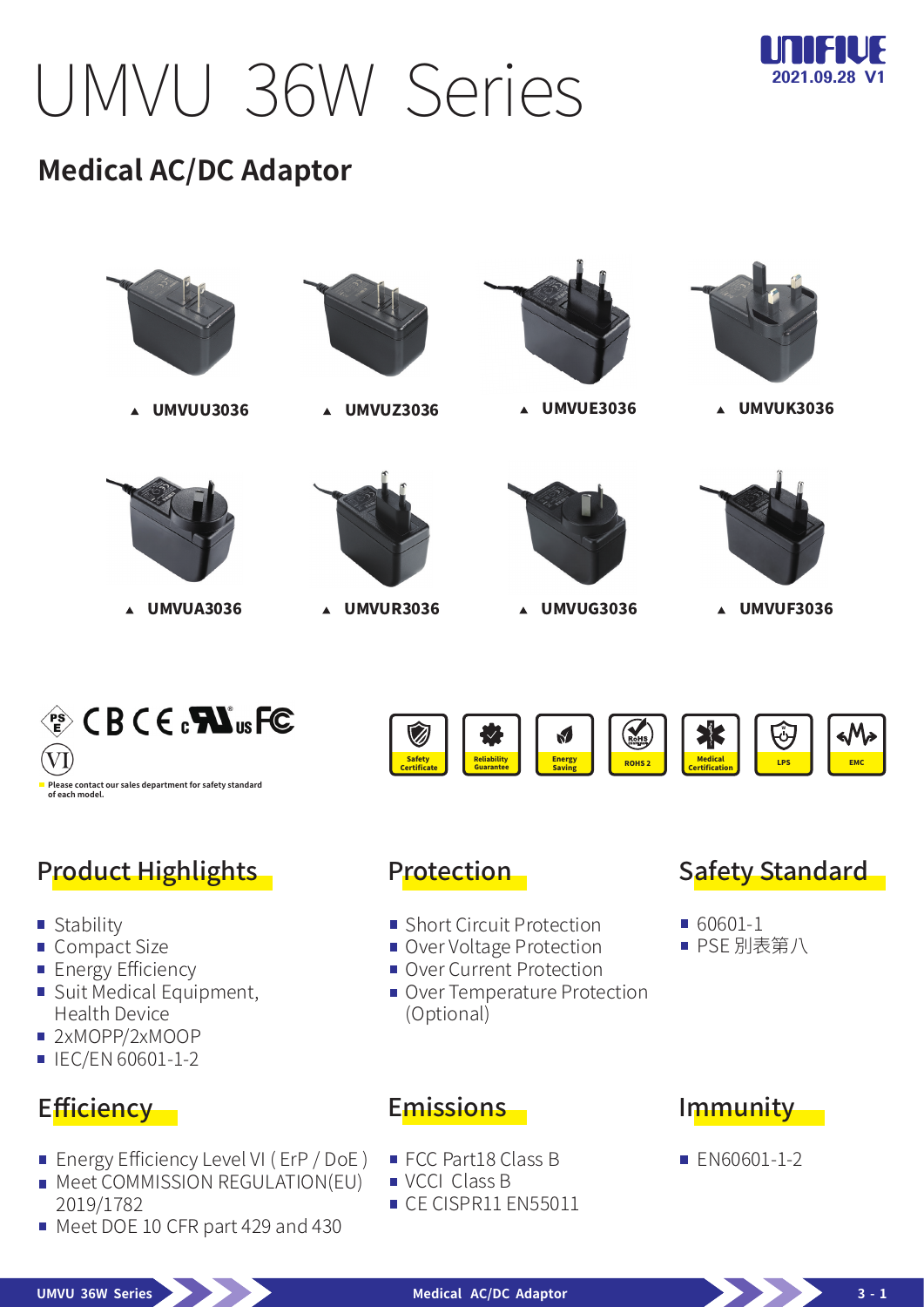## Electrical Spec



| <b>Input</b> |      |         |      |              |         |  |  |  |
|--------------|------|---------|------|--------------|---------|--|--|--|
| Description  | Min. | Typ.    | Max. | <b>Units</b> | Comment |  |  |  |
| Voltage      | 90   | 100~240 | 264  | Vac          |         |  |  |  |
| Frequency    | 47   | 50/60   | 63   | Hz           |         |  |  |  |

| <b>Environmental</b>         |       |                          |      |             |                            |  |  |  |
|------------------------------|-------|--------------------------|------|-------------|----------------------------|--|--|--|
| Description                  | Min.  | Typ.                     | Max. | Units       | Comment                    |  |  |  |
| <b>Operating Temperature</b> |       | $\overline{\phantom{0}}$ | 40   | $^{\circ}C$ | Free Convection, Sea Level |  |  |  |
| Storage Temperture           | $-20$ |                          | 65   | °C          | Free Convection, Sea Level |  |  |  |
| <b>Operating Humidity</b>    |       |                          | 95   | %RH         | No Condensing              |  |  |  |
| <b>Storage Humidity</b>      |       |                          | 95   | %RH         | No Condensing              |  |  |  |

# Typical model list

| No.                   | DC.<br>Output<br><b>Voltage</b> | DC.<br>Output<br><b>Current</b> | Output<br><b>Voltage</b><br><b>Precision</b> | <b>Ripple</b> | <b>Noise</b> | Average<br><b>Active</b><br><b>Efficiency</b> | No-Load<br><b>Power</b><br><b>Consumption</b> | <b>Option/Remark</b> |
|-----------------------|---------------------------------|---------------------------------|----------------------------------------------|---------------|--------------|-----------------------------------------------|-----------------------------------------------|----------------------|
|                       | 12.0V                           | 2.5A                            | ±5%                                          | 300mV         | 300mV        |                                               |                                               |                      |
| $\overline{2}$        | 12.0V                           | 3.0A                            | ±5%                                          | 120mV         | 240mV        | $\blacksquare$                                | $\overline{\phantom{a}}$                      |                      |
| 3                     | 15.0V                           | 2.4A                            | ±5%                                          | 300mV         | 300mV        | $\overline{\phantom{a}}$                      | ٠                                             |                      |
| 4                     | 16.0V                           | 2.2A                            | ±5%                                          | 240mV         | 240mV        |                                               | $\overline{\phantom{a}}$                      |                      |
| 5                     | 18.0V                           | 2.0A                            | ±5%                                          | 240mV         | 240mV        | ۰                                             | ٠                                             |                      |
| 6                     | 24.0V                           | 1.5A                            | ±5%                                          | 300mV         | 300mV        | $\blacksquare$                                | $\overline{\phantom{a}}$                      |                      |
| $\overline{ }$        | 35.0V                           | 1.0A                            | ±5%                                          | 200mV         | 200mV        | $\blacksquare$                                | $\blacksquare$                                |                      |
| 8                     | 36.0V                           | 1.0A                            | ±5%                                          | 200mV         | 200mV        | $\overline{\phantom{a}}$                      | $\overline{\phantom{a}}$                      |                      |
| Measurement Condition |                                 |                                 |                                              |               |              |                                               |                                               |                      |

Measurement Condition

1. Mesurements shall be made with an oscilloscope with 20MHz bandwidth.

2. Outputs shall be bypassed at the connector with a 0.1uF ceramic disk capacitor and a 10uF electrolytic capacitor to simulate system loading.

# Mechanical Spec